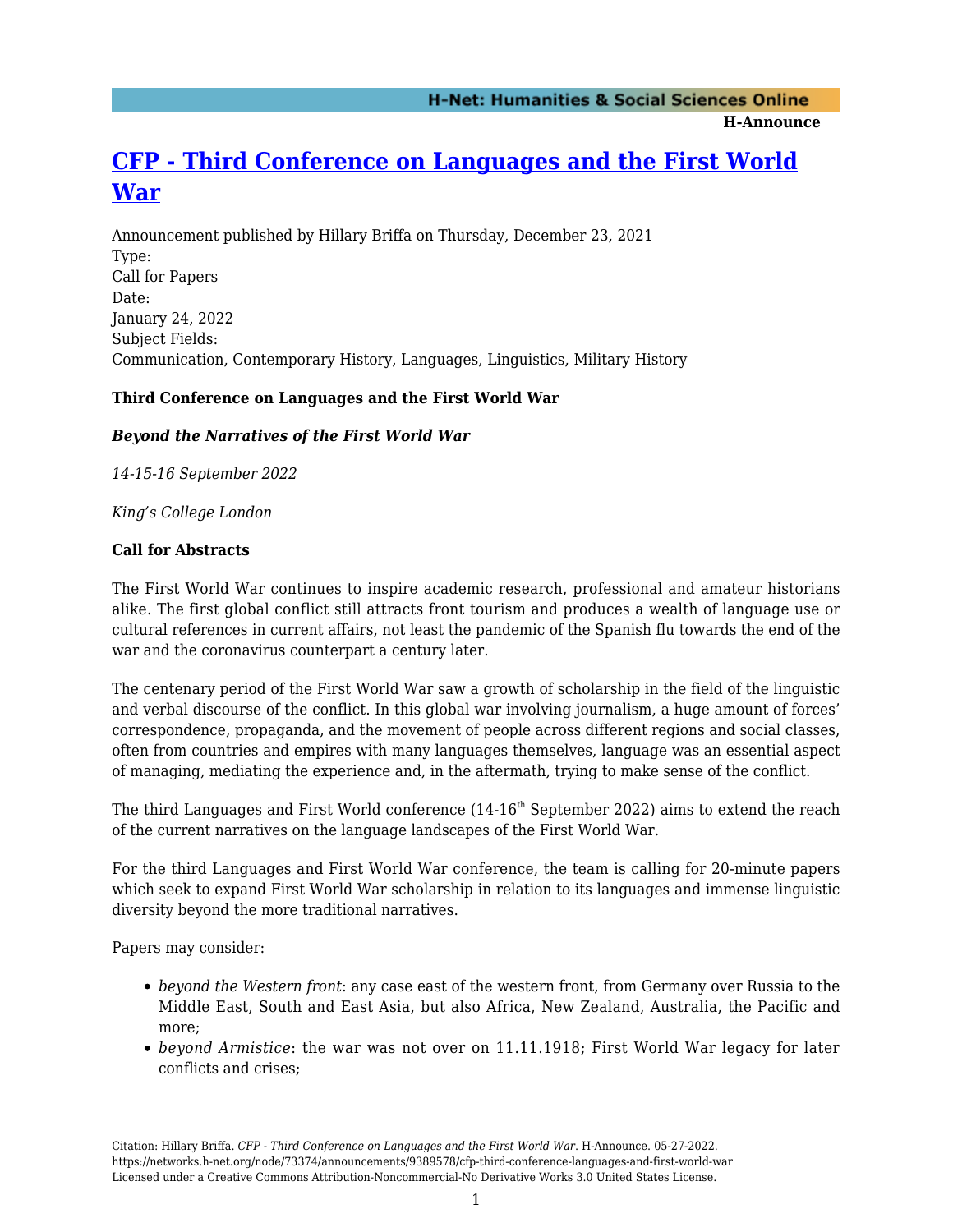### **H-Net: Humanities & Social Sciences Online**

**H-Announce** 

- *beyond the nation*: diaspora and displacement during and after the war (before is also possible if there is a clear connection with a respective wartime situation and/or after the war);
- *beyond the languages* (typically covered in (euro-centric) First World War research): for example, dialects of German, regional languages and the Russian army, Turkish, Chinese, Japanese;
- *beyondness in any sense of the word*: silence, for instance; narratives that are not culturally bolted on anniversaries.

Papers may also focus on specific questions similar to

- Were there language provisions for the abandoned Stockholm Conference?
- How was untruth communicated?
- Were the Bryce reports on German atrocities in Belgium and on atrocities in Armenia, Weapons of Mass Destruction and resulting discourse *avant la lettre*?
- Discourse in neutral countries (the Netherlands hosting Belgian refugees but Dutch people working in factories in Germany too)
- Did the First World War create a language of geography that is still tangible today?
- $\bullet$  ...

Please submit a short abstract and short bio (including affiliation) by email to **[languages.fww@outlook.com](mailto:languages.fww@outlook.com)** by 24<sup>th</sup> January 2022.

Abstracts (500 words in total max.) should contain:

- Working title
- Description of the idea
- Countries, nations, regions and locations involved
- Languages involved

And should include a brief bio.

Those presenting at the conference (notification by mid-February) will be asked to provide a draft chapter by July so that these are available for fellow presenters.

A book proposal for a fourth volume will be finalised upon acceptance of abstracts.

#### *Background to the Languages and the First World War Project*

Following the publication of *Trench Talk* (2012) – a study of British wartime slang and new terminology – the [Languages and the First World War](https://languagesandthefirstworldwar.wordpress.com/) project (LFWW) developed from meetings between a military historian, a sociolinguist and a translation scholar (Peter Doyle, Julian Walker, Christophe Declercq resp.). In developing connections and comparative models of the changes affecting language in a period of sustained international conflict, the project brought a new way of looking at societies in that conflict, and a model for looking at society in conflict in a century that was to a large extent shaped by the Great War. The project undoubtedly benefited from the increased academic and general focus brought by the centenary, and added to the depth and breadth of thinking about the ways that the twentieth century was shaped by the national, familial and personal